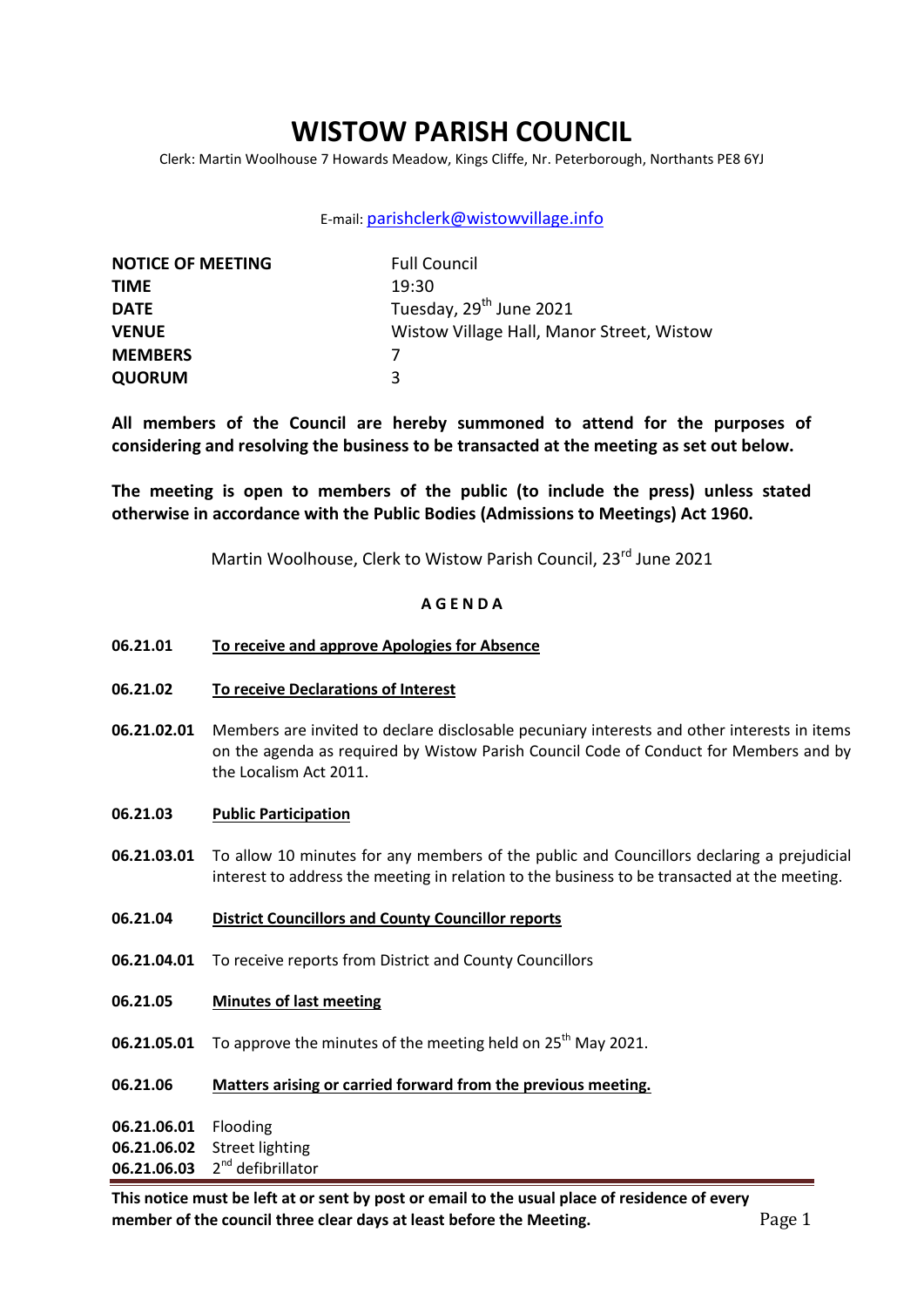#### **06.21.07 Notification of planning items.**

## **06.21.07.01 Appln. 21/01103/FUL**

Change of use from agricultural to residential amenity of land and buildings NE of Mill Farm Cottage, Mill Road, Wistow

- **06.21.08 Finance**
- **06.21.08.01** To approve accounts for payment: 29<sup>th</sup> June 2021

| <b>Ref No</b><br><b>Date</b><br><b>Pavee</b>          |                       | <b>Description</b>                | Amount |
|-------------------------------------------------------|-----------------------|-----------------------------------|--------|
|                                                       |                       |                                   |        |
|                                                       | <b>Mr M Woolhouse</b> | Net salary and expenses June 2021 | 292.78 |
| 29.06.21<br>Mr R Jackson<br>29.06.21<br><b>CAPALC</b> | <b>Grass cutting</b>  | 700.00                            |        |
|                                                       |                       | invoice                           | 75.00  |
|                                                       |                       |                                   |        |

- **06.21.08.02** To note the bank charges for June 2021 **15.00**
- **06.21.08.03** To note income received
- **06.21.08.04** To note the Income and Expenditure Account for June 2021 (enclosed within meeting papers).
- **06.21.08.05** To note the bank reconciliation for June 2021 (enclosed within meeting papers).
- **06.21.08.06** To note the bank balances in the current and deposit accounts.
- **06.21.08.07** To note the budget performance for Q1 2020/2021 (enclosed within meeting papers)
- **06.21.08.08** To consider MetroBank's performance
- **06.21.09 Traffic, Highways & Road Safety**
- **06.21.09.01** Save as referred to below or in correspondence nothing to report this month

#### **06.21.10 Policing Matters**

**06.21.10.01** Incidents relating to Wistow were included in Correspondence and all alerts are posted to the Parish Council's Facebook page.

#### **06.21.11 Village Maintenance**

**06.21.11.01** To consider any items not considered elsewhere.

#### **06.21.12 Correspondence and Communications**

- **06.21.12.01** All of this correspondence has been circulated to Councillors
	- a) Hunts road works
	- b) Cambs surface dressing programme
	- c) CAPALC bulletins
	- d) Police updates
	- e) NALC bulletins
	- f) HDC Press releases
	- g) E mail from Mr Turner
	- h) Mayor of Combined Authority St Ives traffic